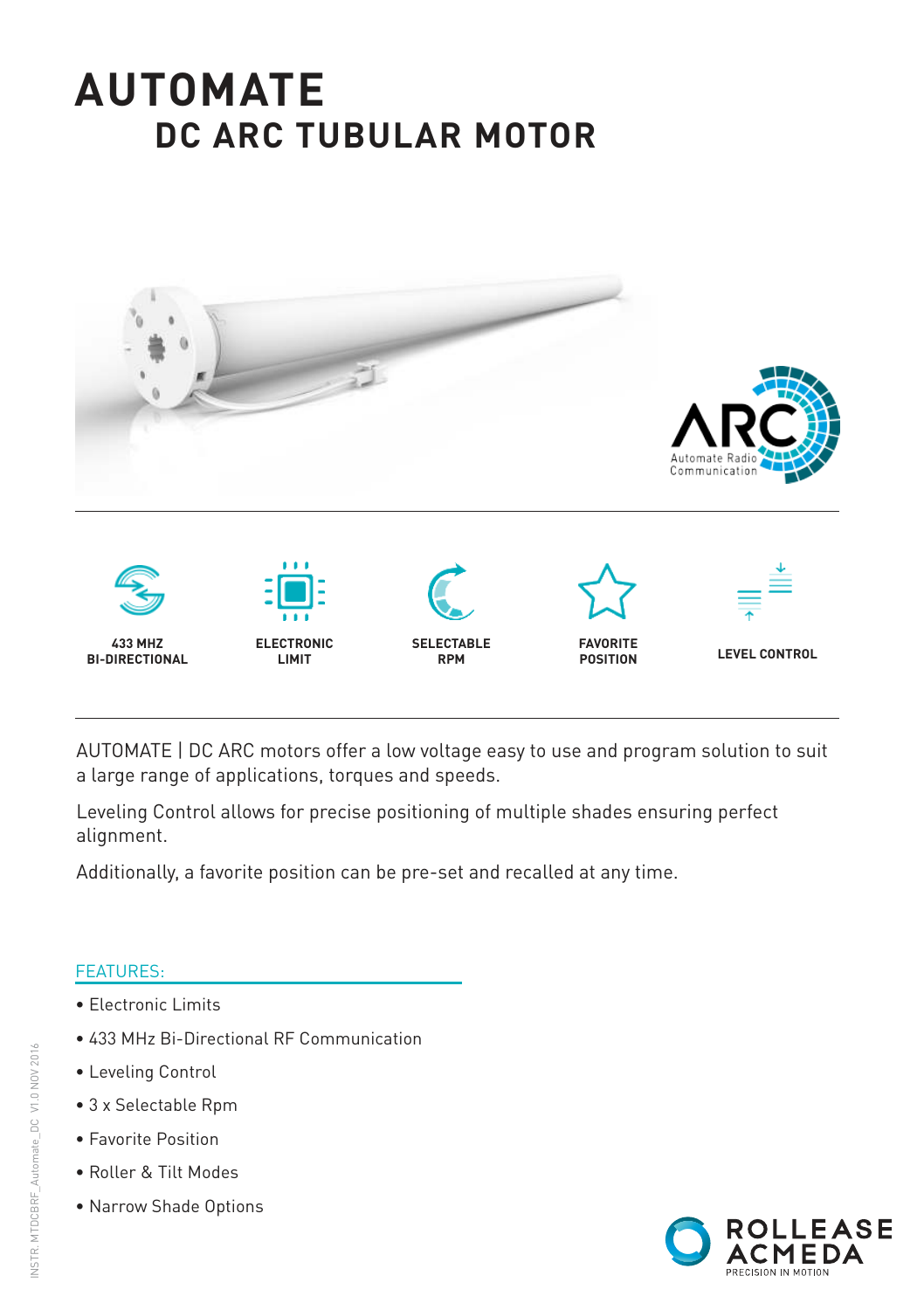# **NOTES**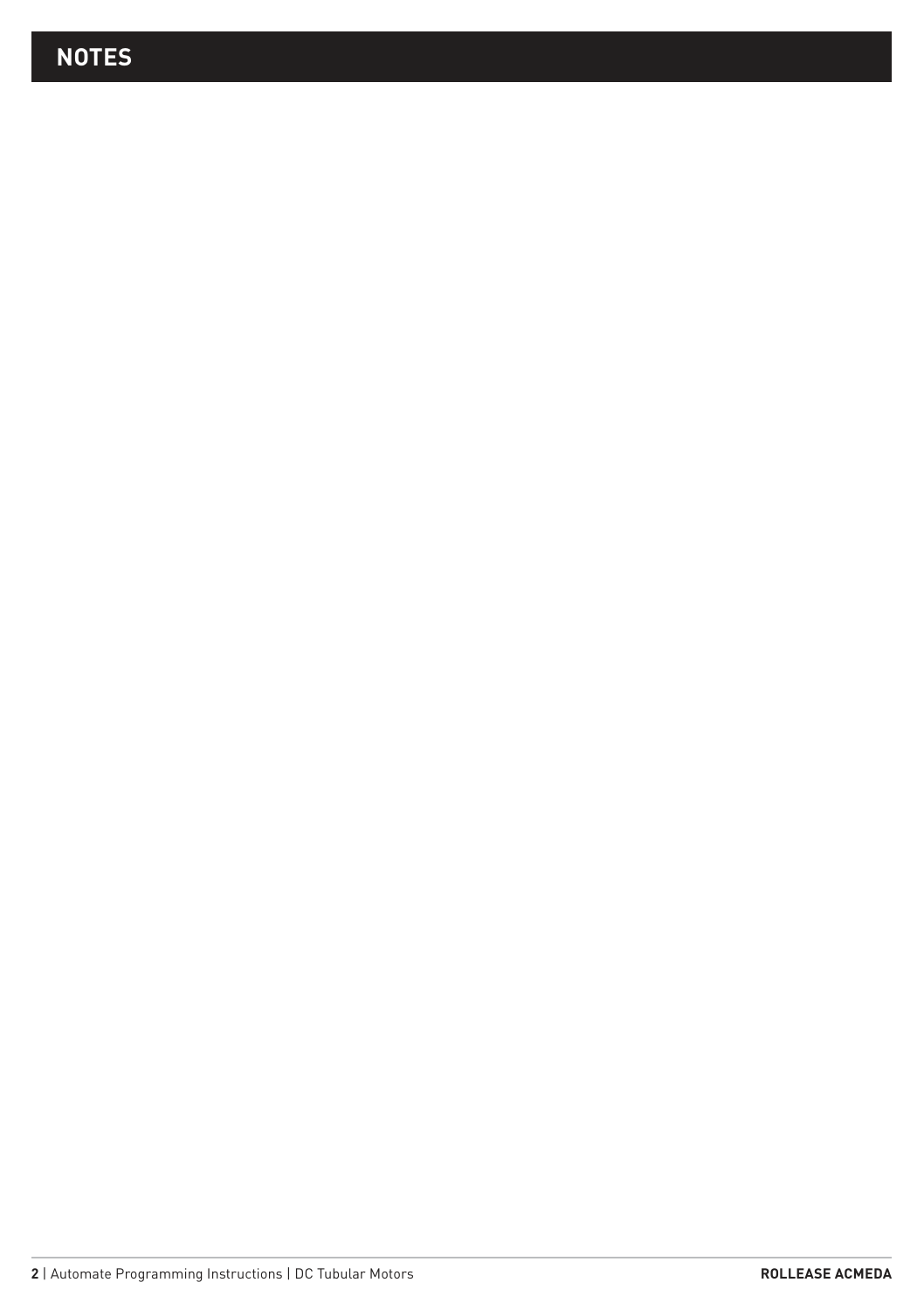#### **CONTENTS**

| 1                | <b>ASSEMBLY</b>                             | $5\phantom{1}$   |
|------------------|---------------------------------------------|------------------|
| $\overline{2}$   | <b>WIRING</b>                               | $\boldsymbol{6}$ |
| 2.1              | Power options                               | 6                |
| $\overline{3}$   | <b>P1 BUTTON FUNCTIONS</b>                  | $\overline{7}$   |
| 4                | <b>INTIAL SET-UP</b>                        | 8                |
| 4.1              | Pair motor with controller                  | 8                |
| 4.2              | Check motor direction                       | 8                |
| 4.3              | Set limits                                  | 9                |
| 5                | <b>ADJUSTING LIMITS</b>                     | 10               |
| 5.1              | Adjust upper limit                          | 10               |
| 5.2              | Adjust lower limit                          | 10               |
| $\boldsymbol{6}$ | ADDING OR REMOVING CONTROLLERS AND CHANNELS | 11               |
| 6.1              | Using motor P1 button                       | 11               |
| 6.2              | Using a pre-existing controller             | 11               |
| $\overline{7}$   | <b>FAVORITE POSITIONING</b>                 | 12               |
| 7.1              | Set a favorite position                     | 12               |
| 7.2              | Send shade to favorite position             | 12               |
| 7.3              | Delete favorite position                    | 12               |
| 8                | <b>ADJUSTING MOTOR SPEED</b>                | 13               |
| 8.1              | Increase or decrease motor speed            | 13               |
| 9                | <b>TILT &amp; ROLLER MODE</b>               | 14               |
| 9.1              | Enter tilt mode                             | 14               |
| 9.2              | Enter roller mode (Default)                 | 14               |
| 10               | <b>SLEEP MODE</b>                           | 14               |
| 11               | <b>TROUBLESHOOTING</b>                      | 15               |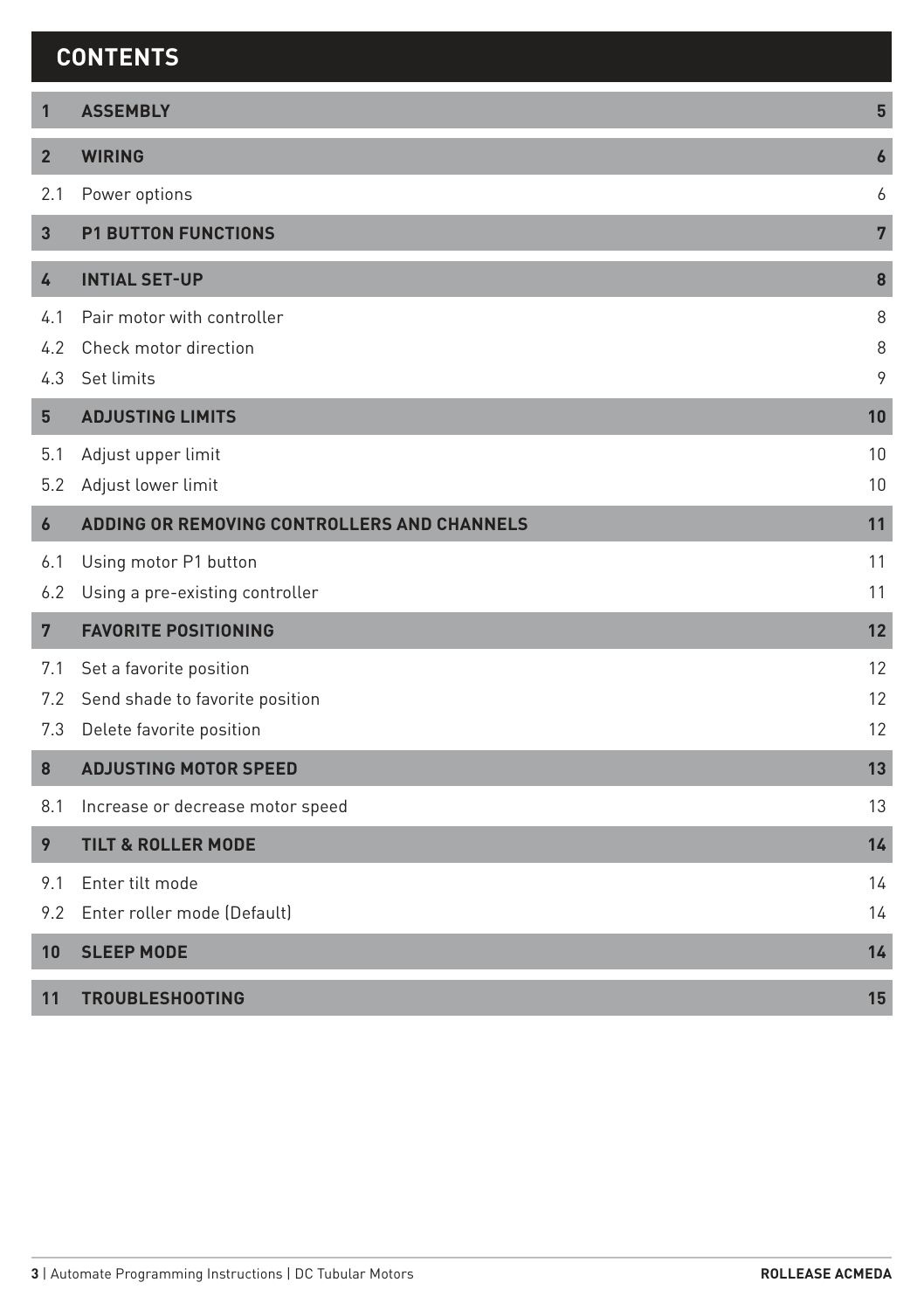#### **WARNING: Important safety instructions to be read before installation.**

Incorrect installation can lead to serious injury and will void manufacturer's liability and warranty.



#### **CAUTION**

- Do not expose to moisture or extreme temperatures.
- Do not allow children to play with this device.
- Use or modification outside the scope of this instruction manual will void warranty.
- Installation and programming to be performed by a suitably qualified installer.
- For use within tubular blinds.
- Ensure correct crown and drive adaptors are used for the intended system.
- Keep antenna straight and clear from metal objects
- Do not cut the antenna.
- Use only Rollease Acmeda hardware.
- Before installation, remove any unnecessary cords and disable any equipment not needed for powered operation.
- Ensure torque and operating time is compatible with end application.
- Do not expose the motor to water or install in humid or damp environments.
- Motor is to be installed in horizontal application only.
- Do not drill into motor body.
- The routing of cable through walls shall be protected by isolating bushes or grommets.
- Ensure power cable and aerial is clear and protected from moving parts.
- If cable or power connector is damaged do not use.

#### **Important safety instructions to be read prior to operation.**

- It is important for the safety of persons to follow the enclosed instructions. Save these instructions for future reference.
- Persons (including children) with reduced physical, sensory or mental capabilities, or lack of experience and knowledge should not be allowed to use this product.
- Keep remote controls away from children.
- Frequently inspect for improper operation. Do not use if repair or adjustment is necessary.
- Keep motor away from acid and alkali.
- Do not force the motor drive.
- Keep clear when in operation.

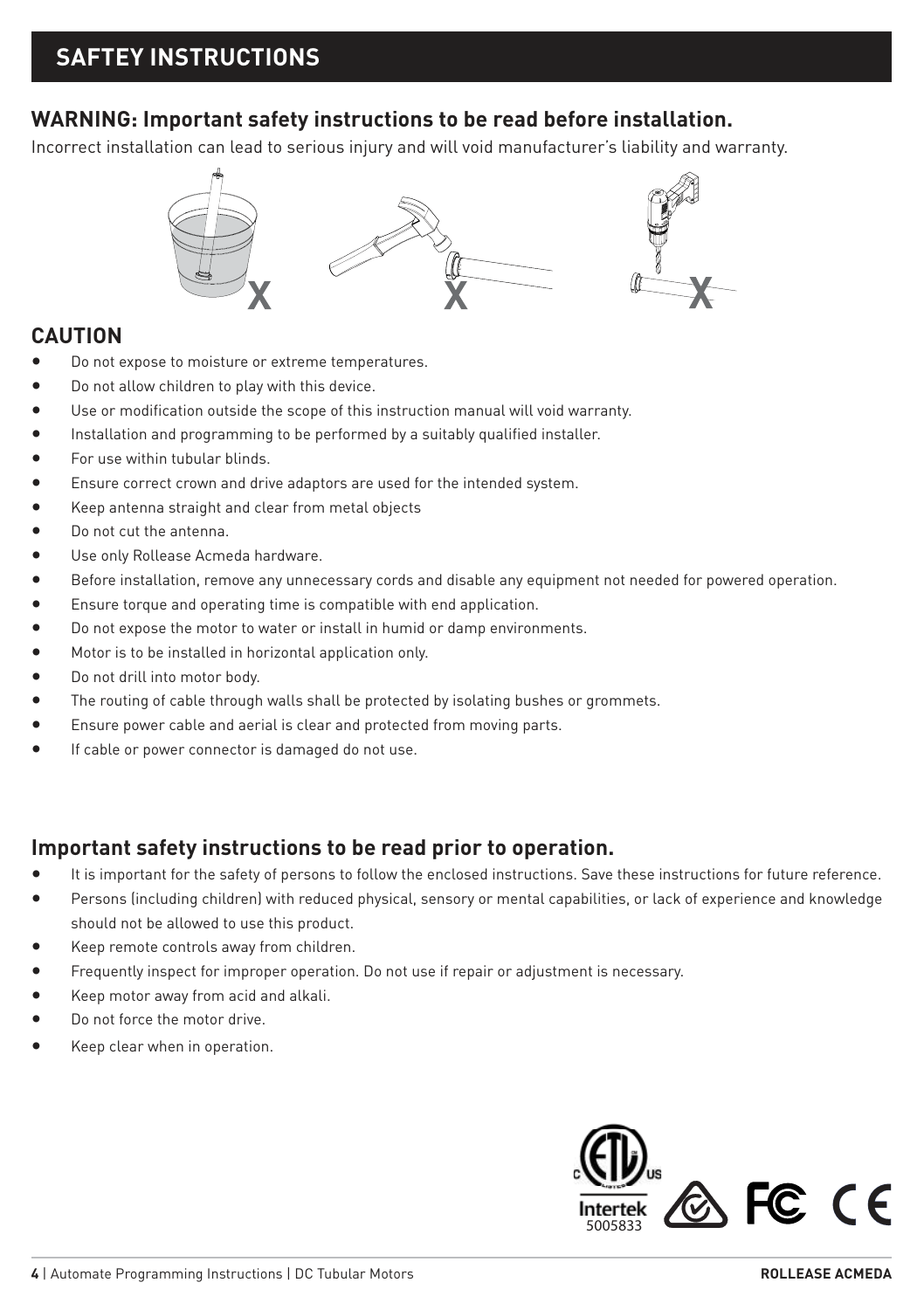# **1 ASSEMBLY**

Please refer to Rollease Acmeda System Assembly Manual for full assembly instructions relevant to the hardware system being used.





**Step 3.** Fit required crown, drive and bracket adapters.

Tube must be close fitting with chosen crown and drive adapters. Refer to Rollease Acmeda System Assembly Manual for recommended crown, drive, and bracket adapter kits.



Insert by aligning keyway in crown and drive wheel to the tube.

**Step 5.** Mount motorized tube onto brackets.

Refer to Rollease Acmeda System Assembly Manual for recommended crown, drive, and bracket adapter kits.









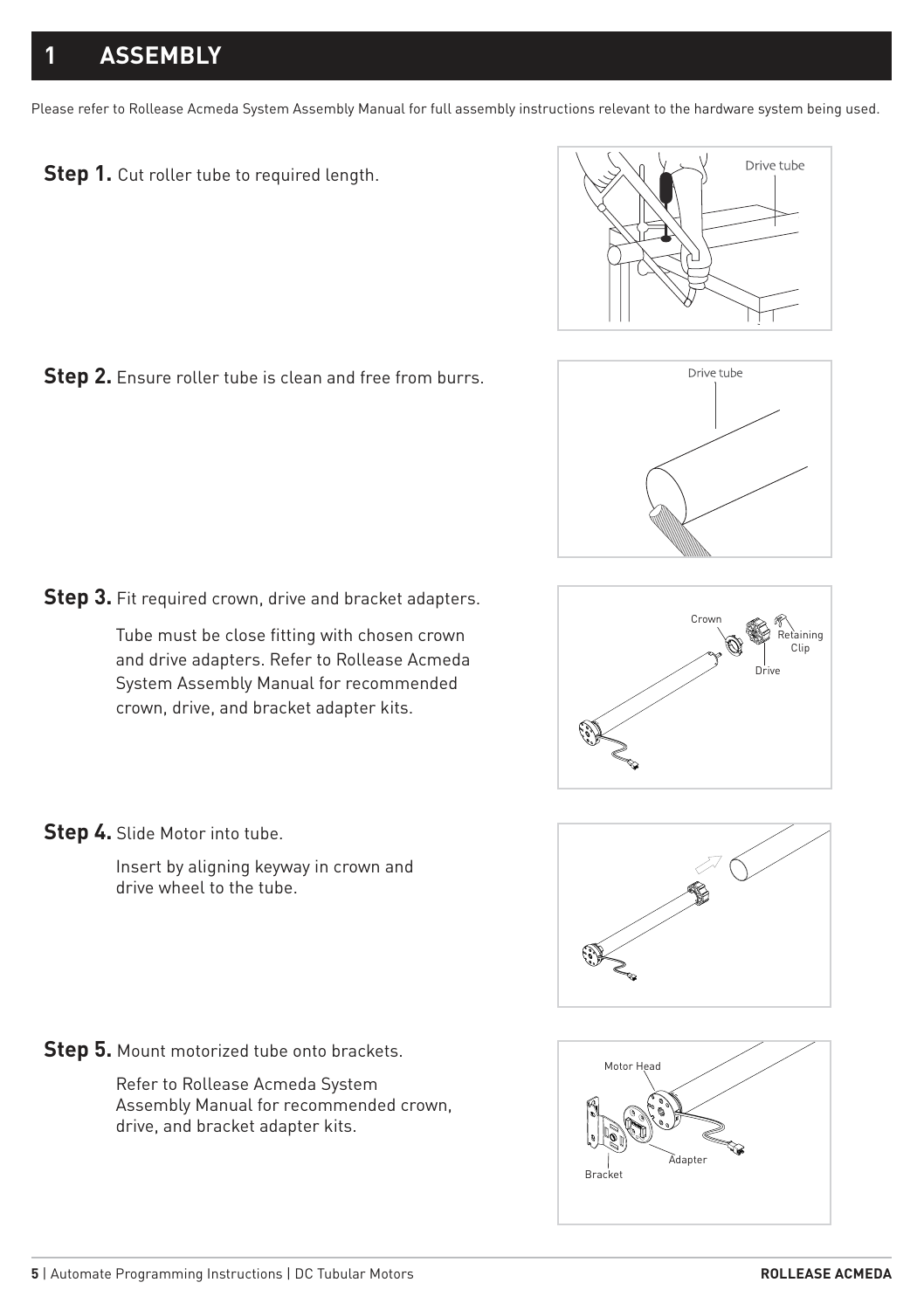#### **2 WIRING**

#### **2.1 Power options**

Automate DC motors are powered from a 12V DC power source. AA Battery wands, re-chargeable battery packs and A/C power supplies are available, with a variety of quick connect extension cords. For centralized installations, power supply range can be extended with 18/2 wire (not available through Acmeda Rollease).

- During operation, if voltage drops to less than 10V, the motor will beep 10 times to indicate a power supply issue.
- Motor will stop running when the voltage is lower than 7V and it will resume again when the voltage is greater than 7.5V.



| <b>Power Supply</b>                                             | Motor                                     |  |  |
|-----------------------------------------------------------------|-------------------------------------------|--|--|
| MTBWAND18-25 Battery Tube for 18/25mm DCRF (no Battery) Mtrs    | MTDCRF18-0.2 - 18mm DCRF Motor, .2N/80    |  |  |
| (inc Mt clips)                                                  | MTDCRF25-1.1 25mm DCRF Motor, 1.1N/40r    |  |  |
|                                                                 | MTDCRF18-0.2 - 18mm DCRF Motor, .2N/80    |  |  |
| MTDCPS-18-25 Power Supply for 18/25-CL/Tilt DCRF (no Bttry) Mtr | MTDCRF25-1.1 25mm DCRF Motor, 1.1N/40r    |  |  |
|                                                                 | MTDCRFQ28-2 28mm DCRF Quiet Motor, 2N/28r |  |  |
| MTDCPS-28-35-45 Power Supply for 28/35/45mm DCRF (no Battery)   | MTDCRF35-3 35mm DCRF Motor, 3N/28r        |  |  |
| Mtr 28mm DC ARC                                                 | MTDCRFQ45-3 45mm DCRF Quiet Motor, 3N/28r |  |  |
|                                                                 | MTDCRF45-10 45mm DCRF Motor, 10N/9r       |  |  |
|                                                                 | MTDCRF18-0.2                              |  |  |
| MTDCKR-28 Rechargeable Wand                                     | MTDCRF25-1.1                              |  |  |
|                                                                 | MTDCRFQ28-2                               |  |  |
| <b>Extension Cables</b>                                         | Length                                    |  |  |
| MTDC-CBLXT6 DC Battery Motor Cable extender 6" / 155mm          | 6 inch                                    |  |  |
| MTDC-CBLXT48 DC Battery Motor Cable extender 48" / 1220mm       | 48 inches                                 |  |  |
| MTDC-CBLXT96 DC Battery Motor Cable extender 96" / 2440mm       | 96 inches                                 |  |  |



Ensure cable is kept clear of fabric.

Ensure antenna is kept straight and away from metal objects.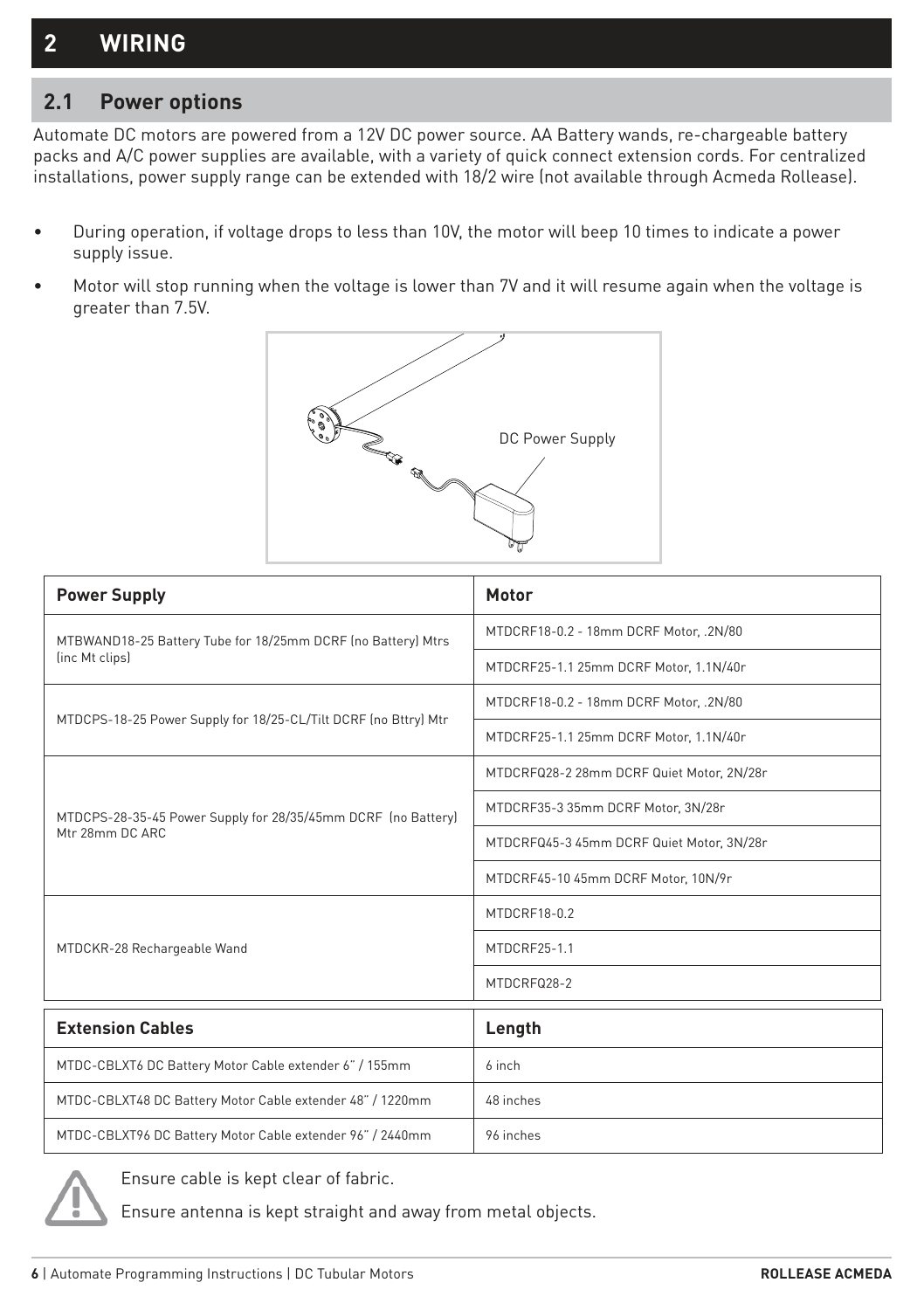# **3 P1 BUTTON FUNCTIONS**

#### **3.1 Motor state test**

This table describes the function of a short **P1** button press/release (<2 seconds) depending on current motor configuration.

| <b>P1 Press</b>    | Condition                                          | <b>Function Achieved</b>                                          | Visual<br>Feedback                        | Audible<br>Feedback | <b>Function Described</b>                                                                     |
|--------------------|----------------------------------------------------|-------------------------------------------------------------------|-------------------------------------------|---------------------|-----------------------------------------------------------------------------------------------|
|                    | If limit is NOT<br>set                             | None                                                              | No Action                                 | None                | No Action                                                                                     |
| <b>Short Press</b> | If limits are set                                  | Operational control<br>of motor, run to limit.<br>Stop if running | Motor runs                                | None                | Operational control<br>of motor after pairing<br>and limit setting is<br>completed first time |
|                    | If motor is in<br>"Sleep Mode" &<br>limits are set | Wake and control                                                  | Motor wakes<br>and runs in a<br>direction | None                | Motor is restored from<br>Sleep Mode and RF<br>control is active                              |

#### **3.2 Motor configuartion options**

The **P1** Button is utilized to administer motor configuration as described below and beginning in Section



**7** | Automate Programming Instructions | DC Tubular Motors **ROLLEASE ACMEDA**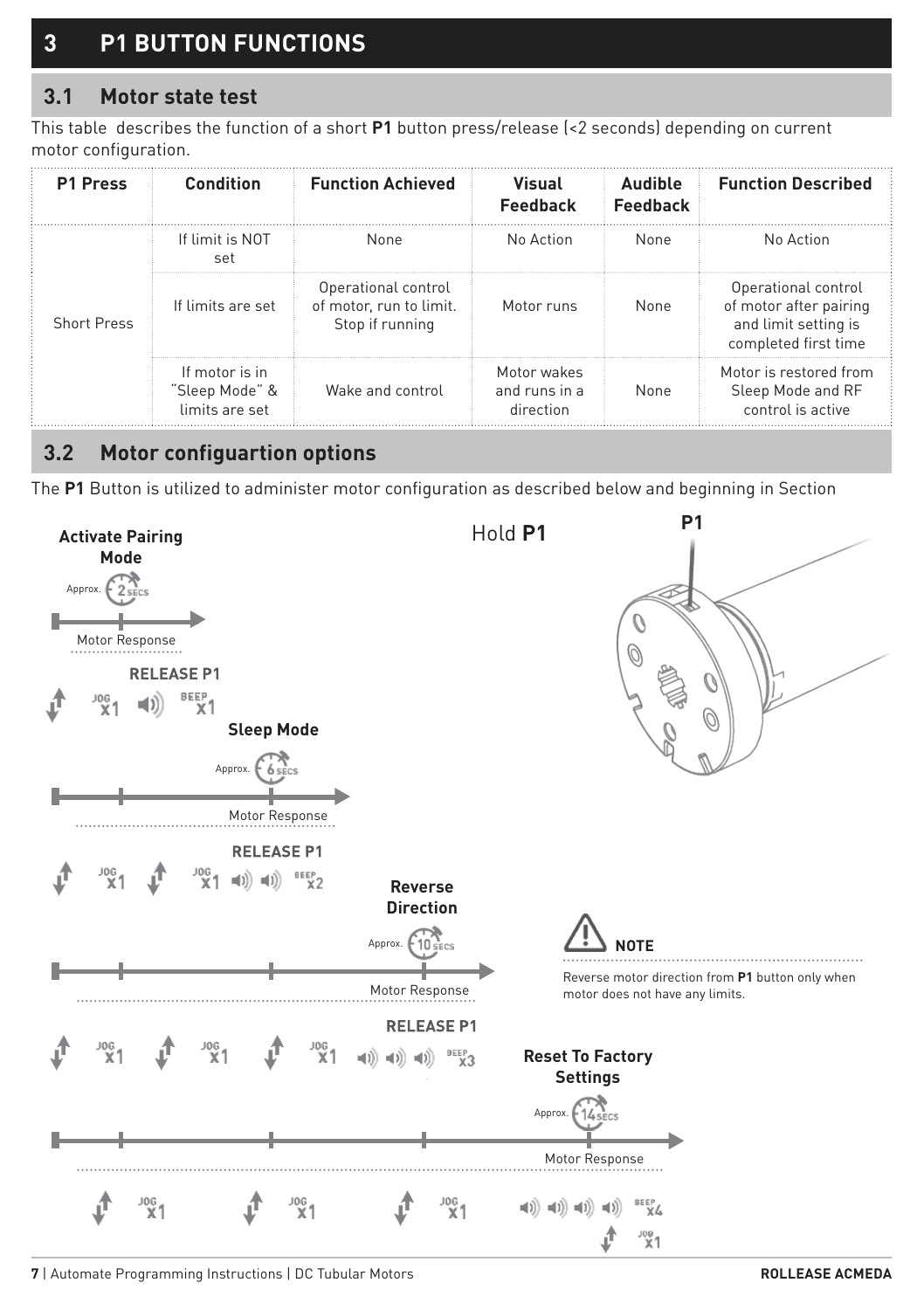#### **4.1 Pair motor with controller**

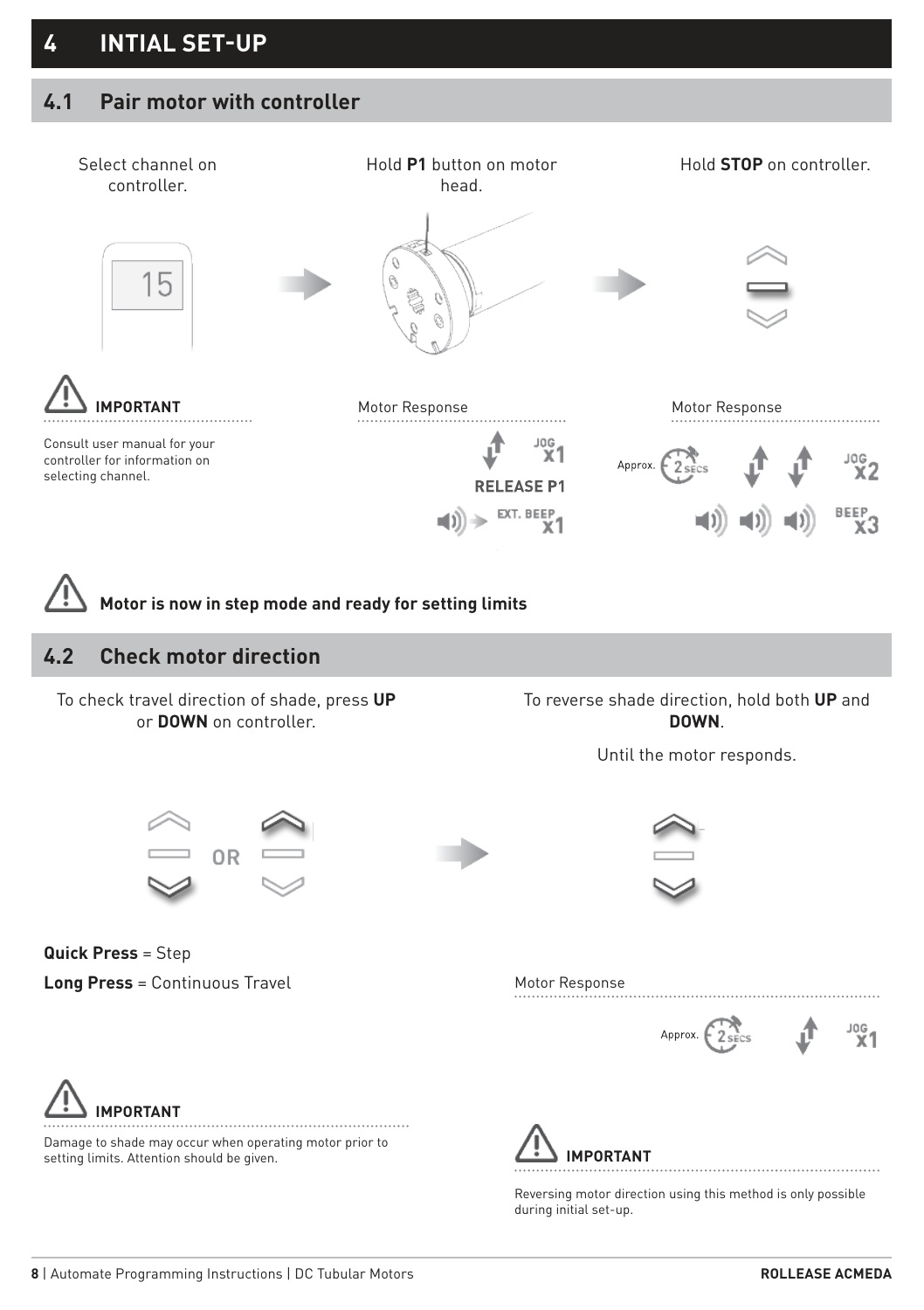#### **4.3 Set limits**



After setting limits, motor will automatically exit from initial set-up mode.

**Initial set-up is now complete**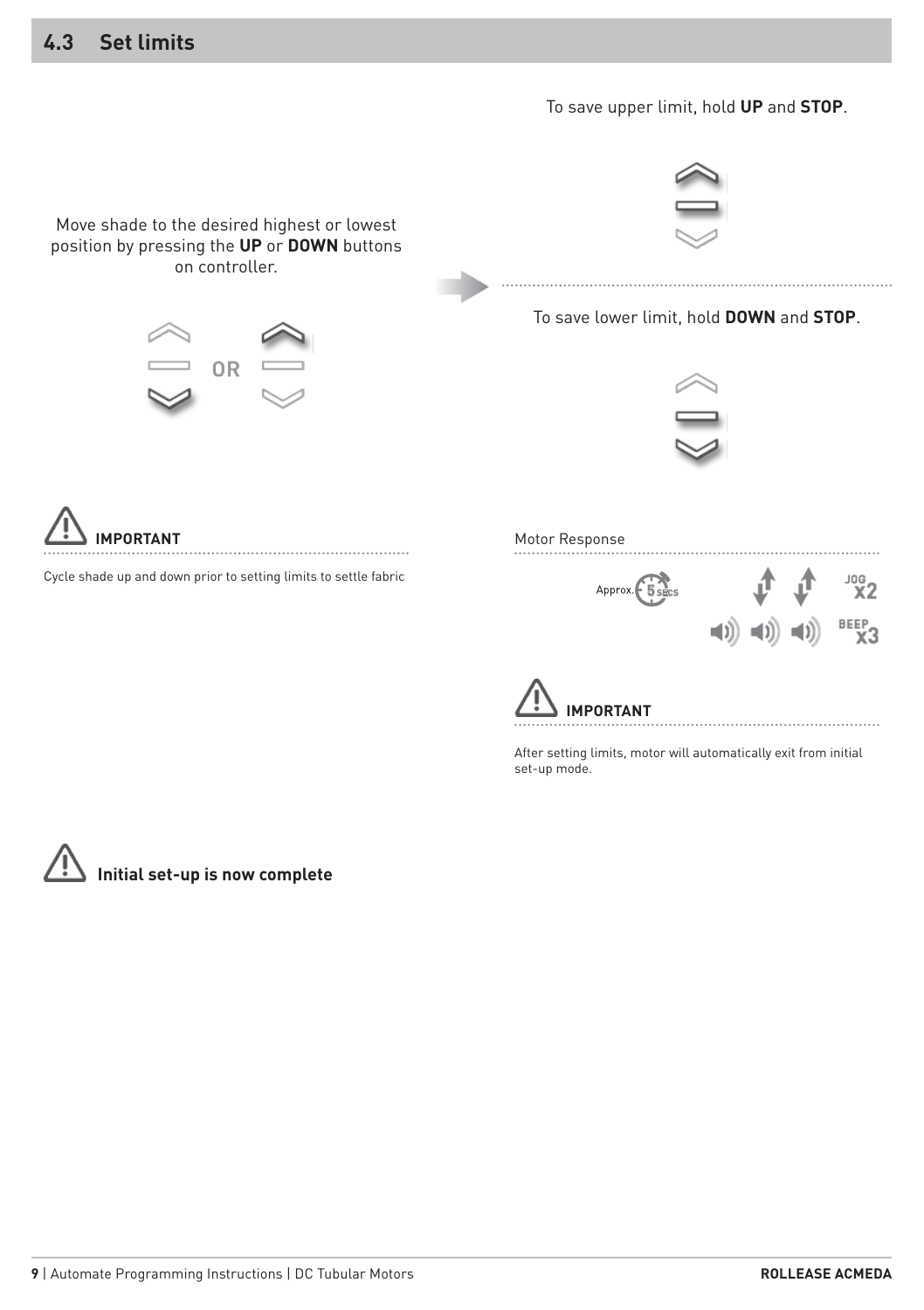#### **5.1 Adjust upper limit**

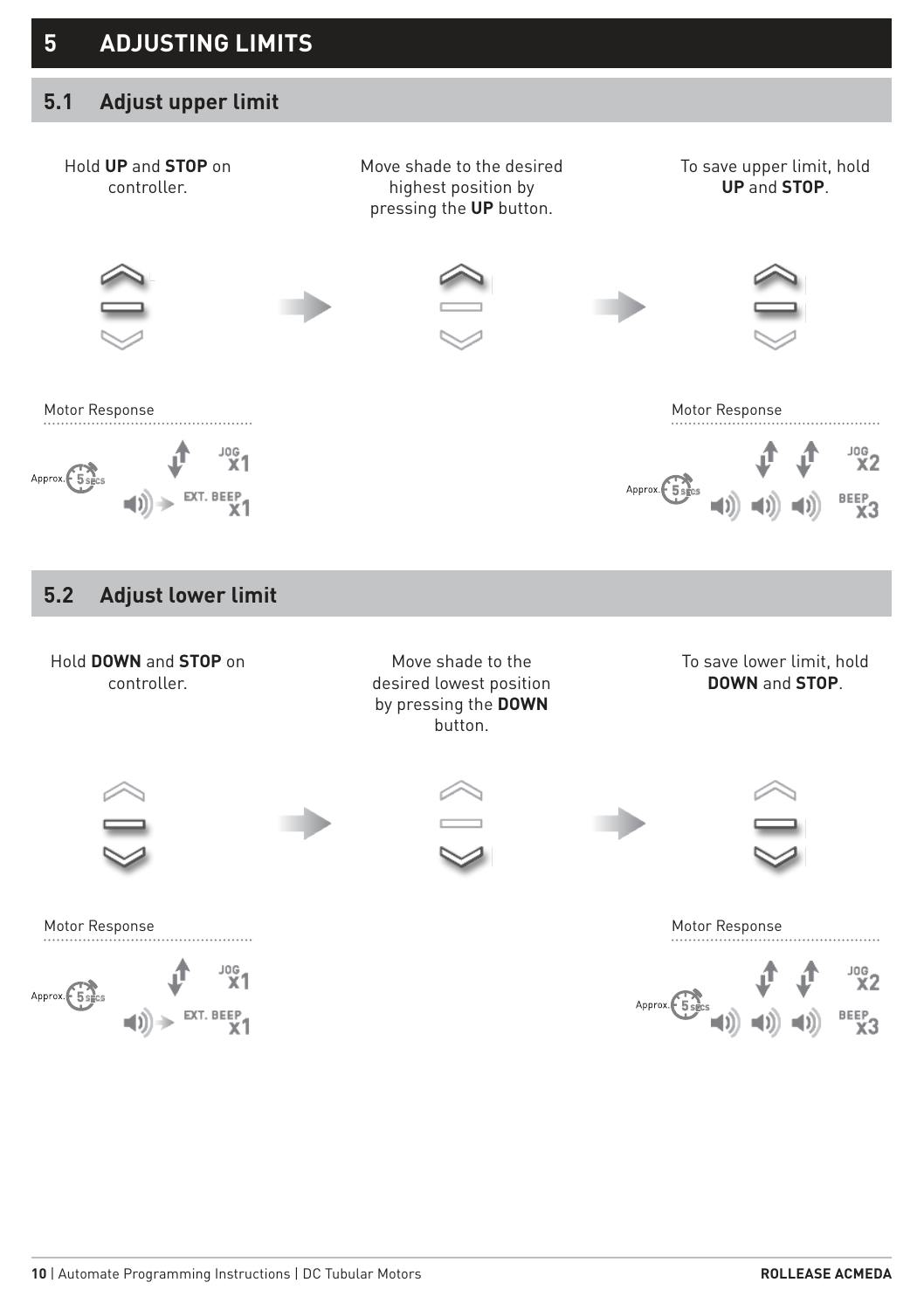# **6 ADDING OR REMOVING CONTROLLERS AND CHANNELS**

#### **6.1 Using motor P1 button**





Consult user manual for your controller or sensor.

. . . . . . . . . . . . .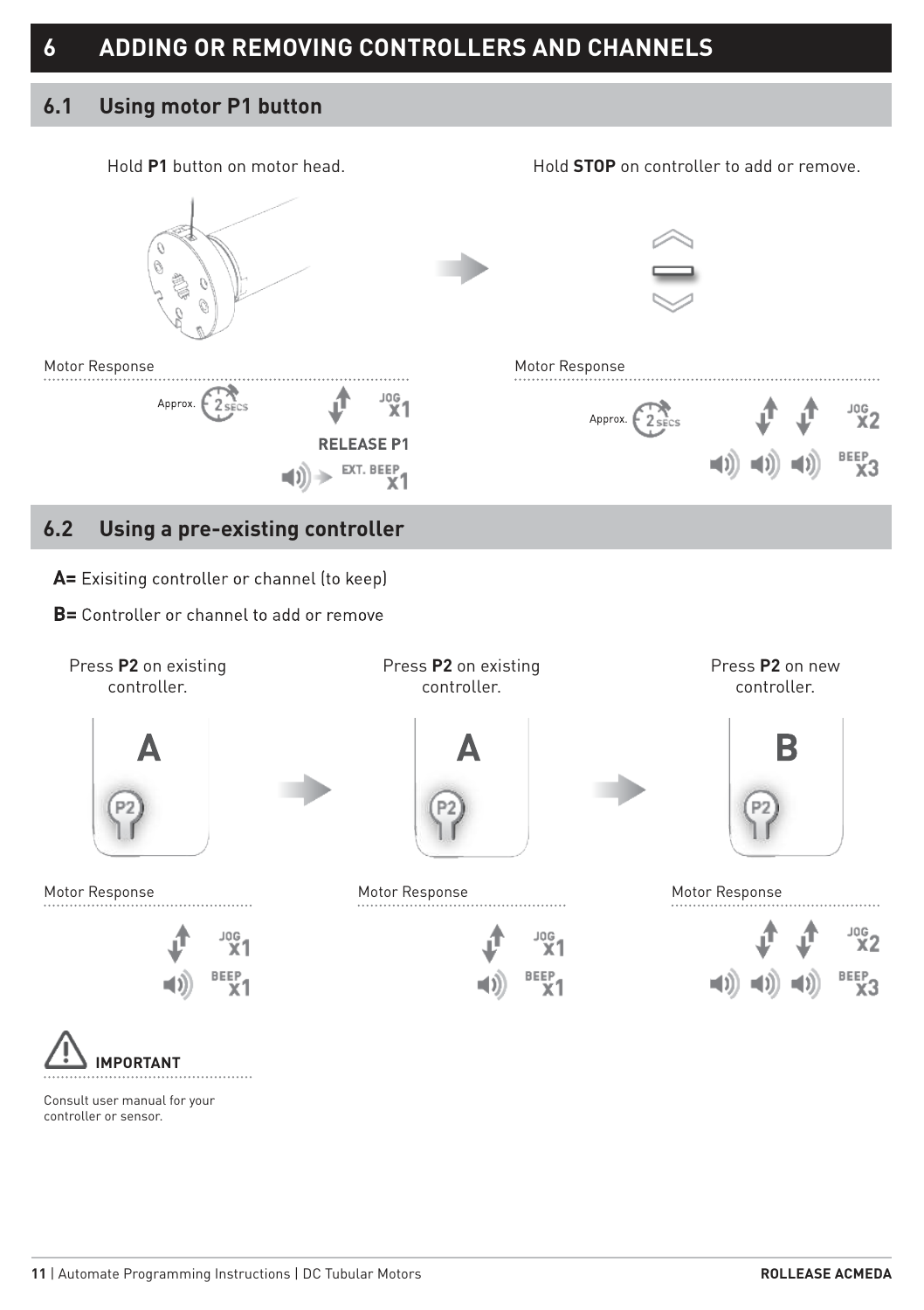#### **7.1 Set a favorite position**

Move shade to the desired position by pressing the **UP** or **DOWN** button on the controller.



#### **7.2 Send shade to favorite position**

Hold **STOP** on controller.



#### **7.3 Delete favorite position**

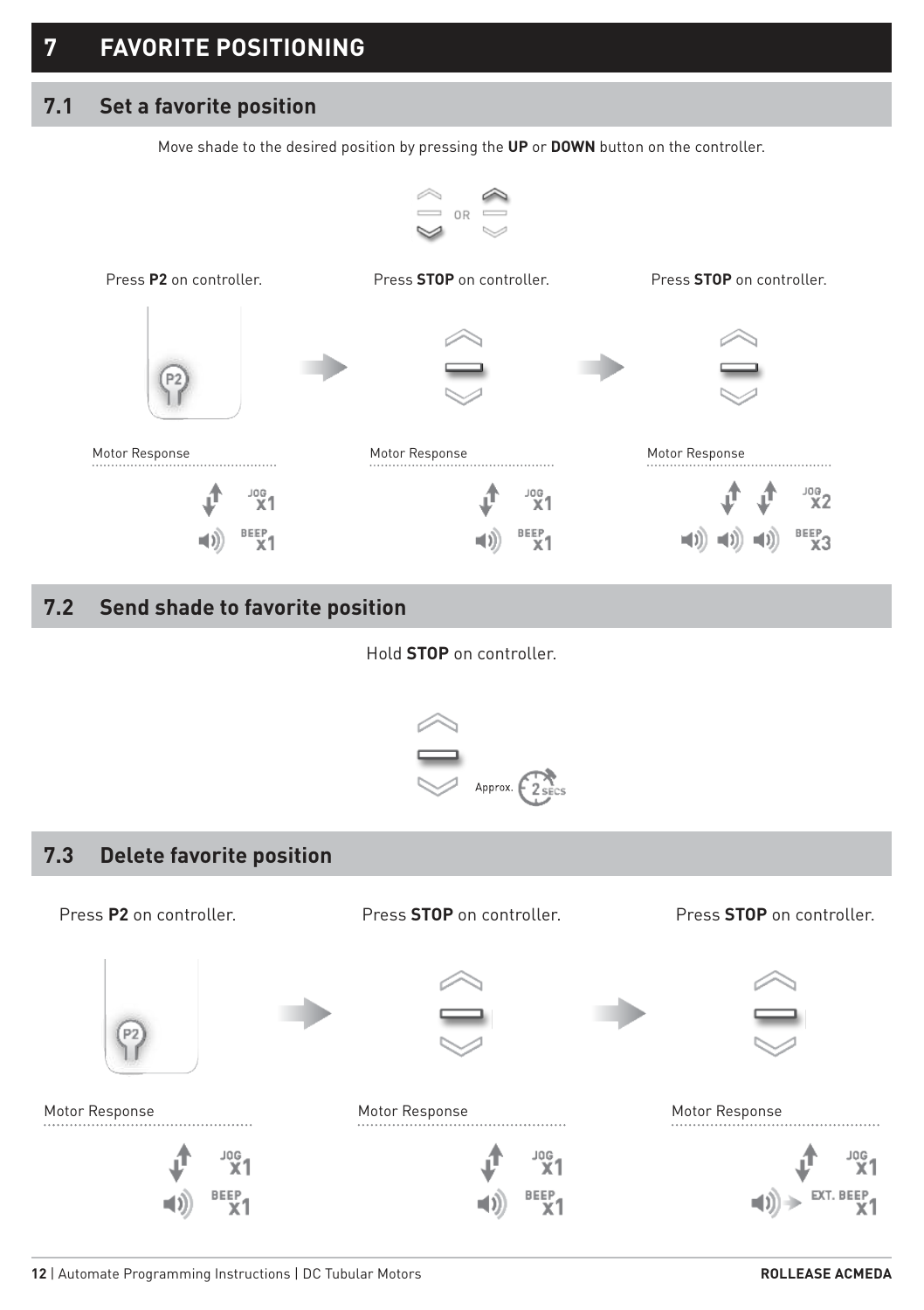#### **8 ADJUSTING MOTOR SPEED**

#### **8.1 Increase or decrease motor speed**

To adjust motor speed, follow these three steps for each level of speed adjustment.

There are three speeds available



If motor does not react to speed adiustment, the maximum or minimum speed has already been reached.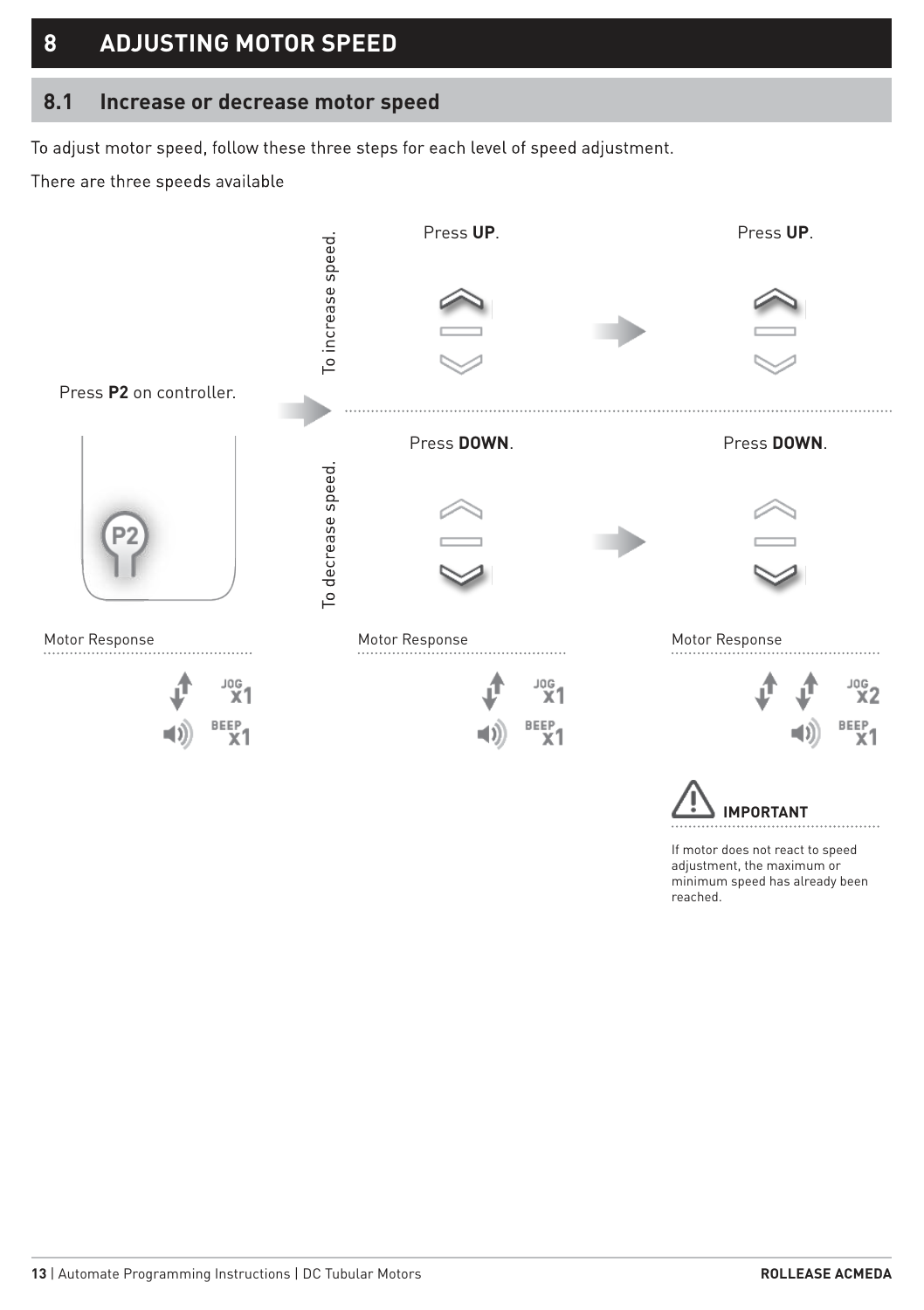# **9 TILT & ROLLER MODE**

#### **9.1 Enter tilt mode**

For slat adjustment on venetians.



#### **9.2 Enter roller mode (Default)**

Hold **UP** and **DOWN** on controller. **All and STOP** Press **STOP**.



#### **10 SLEEP MODE**

#### **Enter Sleep Mode Exit Sleep Mode**

Sleep mode is utilized to prevent a motor from moving during shipping of a fabricated shade



Exit sleep mode once the shade is installed

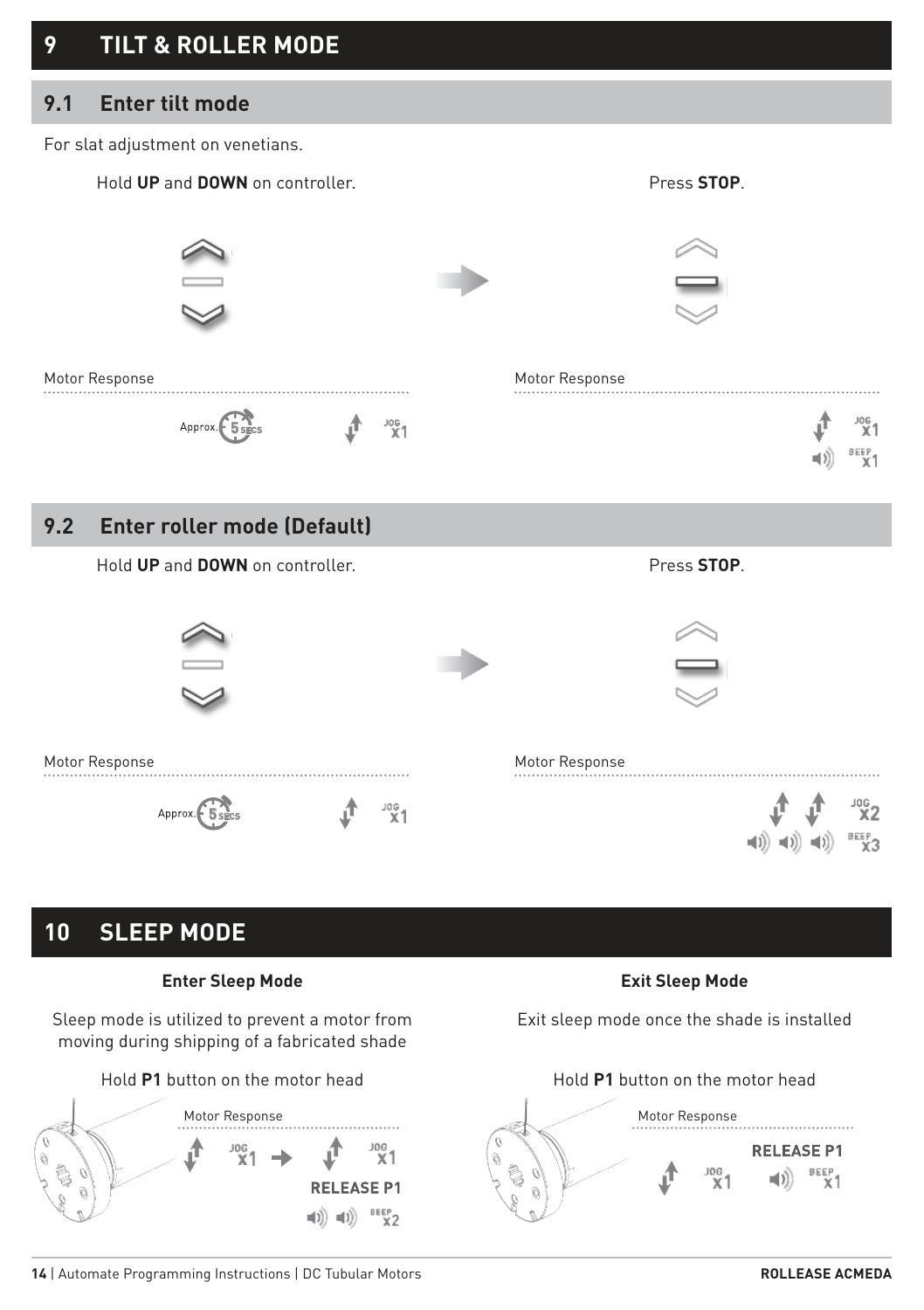| Problem                                                    | Cause                                               | Remedy                                                                                                                                                                                  |  |
|------------------------------------------------------------|-----------------------------------------------------|-----------------------------------------------------------------------------------------------------------------------------------------------------------------------------------------|--|
|                                                            | Batteries in wand are depleted                      | Replace 8 x AA alkaline batteries.                                                                                                                                                      |  |
|                                                            | A/C power supply not plugged in.                    | Check motor to power cable<br>connection and AC plug.                                                                                                                                   |  |
|                                                            | Transmitter battery is discharged                   | Replace battery                                                                                                                                                                         |  |
|                                                            | Battery is inserted incorrectly<br>into transmitter | Check battery polarity                                                                                                                                                                  |  |
| Motor is not responding                                    | Radio interference/shielding                        | Ensure transmitter is positioned<br>away from metal objects and the<br>aerial on motor or receiver is kept<br>straight and away from metal                                              |  |
|                                                            | Receiver distance is too far from<br>transmitter    | Move transmitter to a closer<br>position                                                                                                                                                |  |
|                                                            | Power failure                                       | Check power supply to motor is<br>connected and active                                                                                                                                  |  |
|                                                            | Incorrect wiring                                    | Check that wiring is connected<br>correctly (refer to motor<br>installation instructions)                                                                                               |  |
|                                                            |                                                     | Replace batteries in battery wand                                                                                                                                                       |  |
| Motor beeps 10 times when in use                           | Battery voltage is low.                             | $-OR-$                                                                                                                                                                                  |  |
|                                                            |                                                     | Recharge rechargable battery<br>pack.                                                                                                                                                   |  |
|                                                            |                                                     | Always reserve an individual<br>channel for programming<br>functions                                                                                                                    |  |
| Cannot program a single Motor<br>(multiple motors respond) | Multiple motors are paired to the<br>same channel.  | <b>SYSTEM BEST PRACTICE - Provide</b><br>an extra 15 channel controller in<br>your multi motor projects, that<br>provides individual control for each<br>motor for programming purposes |  |
|                                                            |                                                     | Place all other motoprs into sleep<br>mode (ref to P1 button function<br>overview - Section 31                                                                                          |  |